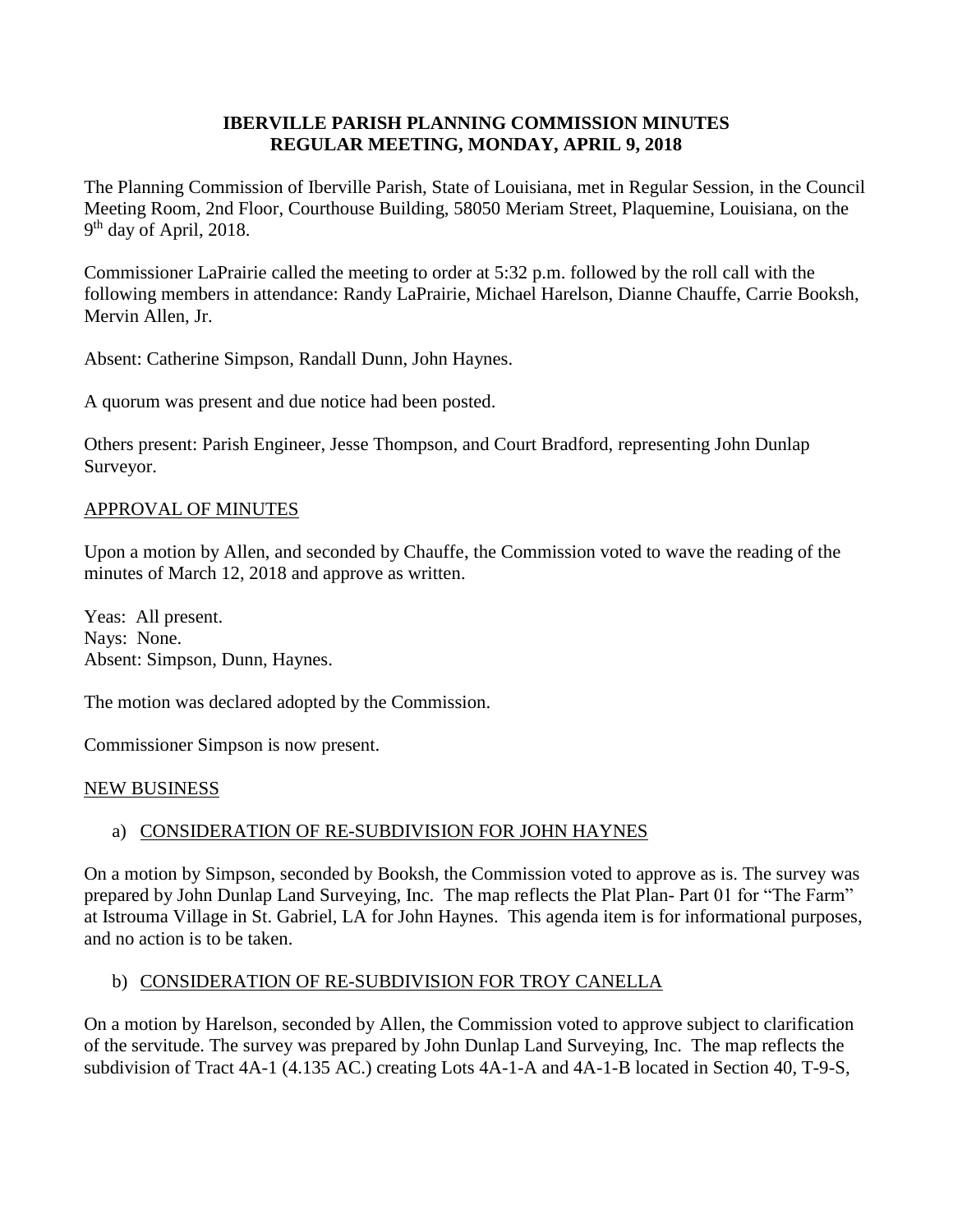R-12-E, Southeast Land District, West of the Mississippi River, Iberville Parish, Louisiana for Troy Canella.

Yeas: All present. Nays: None. Absent: Dunn, Haynes.

The motion was declared adopted by the Chairman.

# c) CONSIDERATION OF RE-SUBDIVISION FOR WAYNE FAVORITE

Court Bradford read aloud a letter from the Parish Utilities Director, Mark Migliacio and the City of White Castle approving the tying in of the sewage for this development.

On a motion by Haynes, seconded by LaPrairie, the Commission voted to approve subject to reconfiguring the lot sizes and pending the DPW's acceptance of a final plat map. The survey was prepared by John Dunlap Land Surveying, Inc. The map reflects the subdivision of a 1.741 acre tract creating Lots 1 thru 8 and a required 60' Road Right of Way, located in Section 39, T-10-S, R-13-E, Southeast Land District, West of the Mississippi River, Iberville Parish, Louisiana for Wayne Favorite.

Yeas: All present. Nays: None. Absent: Dunn, Haynes.

The motion was declared adopted by the Chairman.

# d) CONSIDERATION OF RE-SUBDIVISION FOR KENNY YARBROUGH

On a motion by Chauffe, seconded by Simpson, the Commission voted to approve as is. The survey was prepared by John Dunlap Land Surveying, Inc. The map reflects the subdivision of Lots 8-B, and 10-1 into Lots 8-B-1, 8-A-1, 8-A-2, 10-1-A, and 10-1-B located in Section 1, T-9-S, R-13-E, Southeastern Land District, Iberville Parish, Louisiana for Kenny Yarbrough.

Yeas: All present. Nays: None. Absent: Dunn, Haynes.

The motion was declared adopted by the Chairman.

# e) CONSIDERATION OF RE-SUBDIVISION FOR BRYANT KESSLER

On a motion by Harelson, seconded by Simpson, the Commission voted to approve subject to the clarification of the Hwy 405 right of way. The survey was prepared by John Dunlap Land Surveying, Inc. The map reflects the subdivision of a tract of land creating Lot 1 and the remainder of the CORA TEXAS MFG CO INC Property located in Sections 3, 9, 10, and 15, T-11-S, R-13-E & Sections 88, 97,